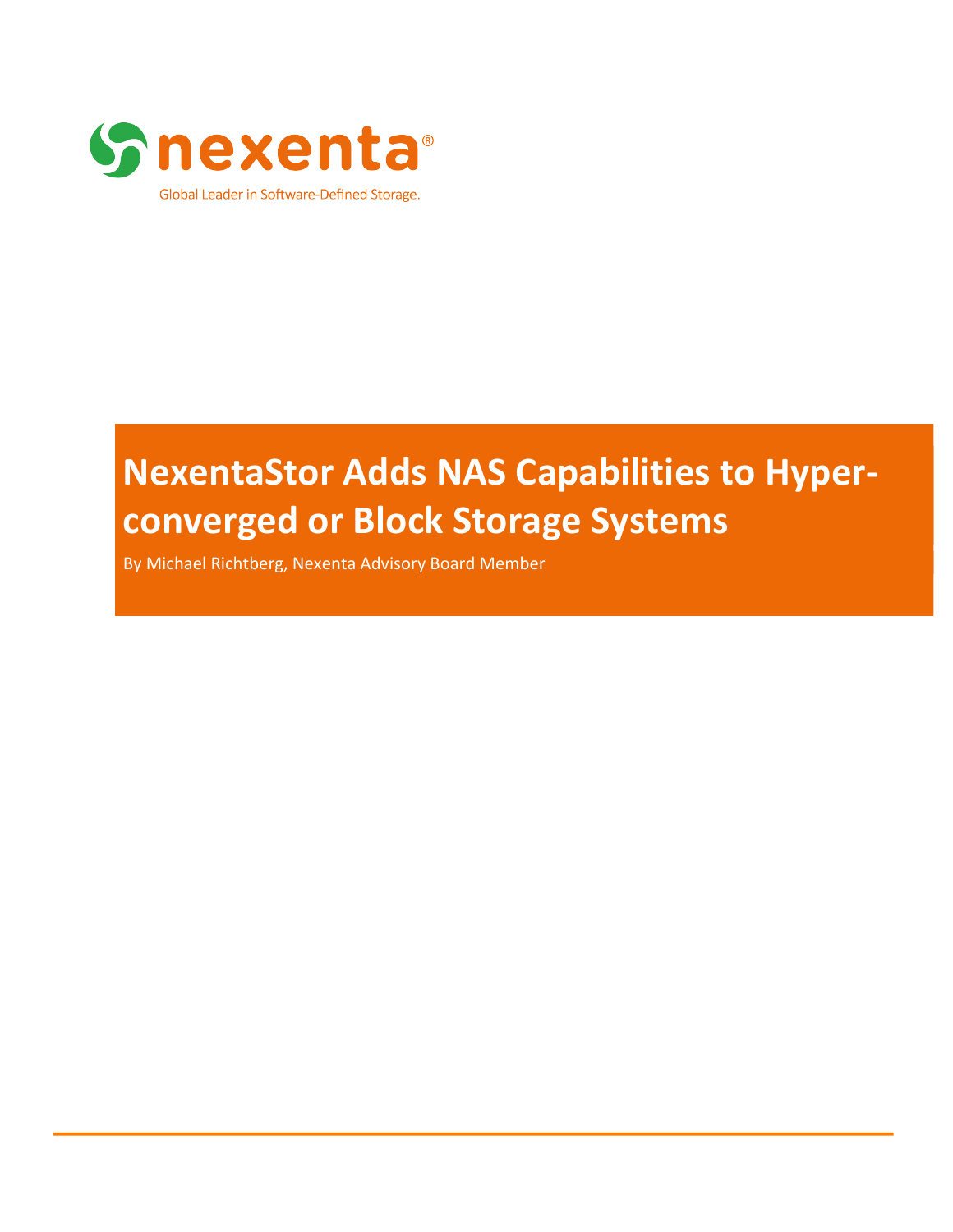#### Copyright © 2018 Nexenta Systems™, ALL RIGHTS RESERVED

Notice: No part of this publication may be reproduced or transmitted in any form or by any means, electronic or mechanical, including photocopying and recording, or stored in a database or retrieval system for any purpose, without the express written permission of Nexenta Systems (hereinafter referred to as "Nexenta").

Nexenta reserves the right to make changes to this document at any time without notice and assumes no responsibility for its use. Nexenta products and services only can be ordered under the terms and conditions of Nexenta Systems' applicable agreements. All of the features described in this document may not be available currently. Refer to the latest product announcement or contact your local Nexenta Systems sales office for information on feature and product availability. This document includes the latest information available at the time of publication.

Nexenta, NexentaStor, NexentaCloud, NexentaEdge, and NexentaFusion are registered trademarks of Nexenta Systems in the United States and other countries. All other trademarks, service marks, and company names in this document are properties of their respective owners.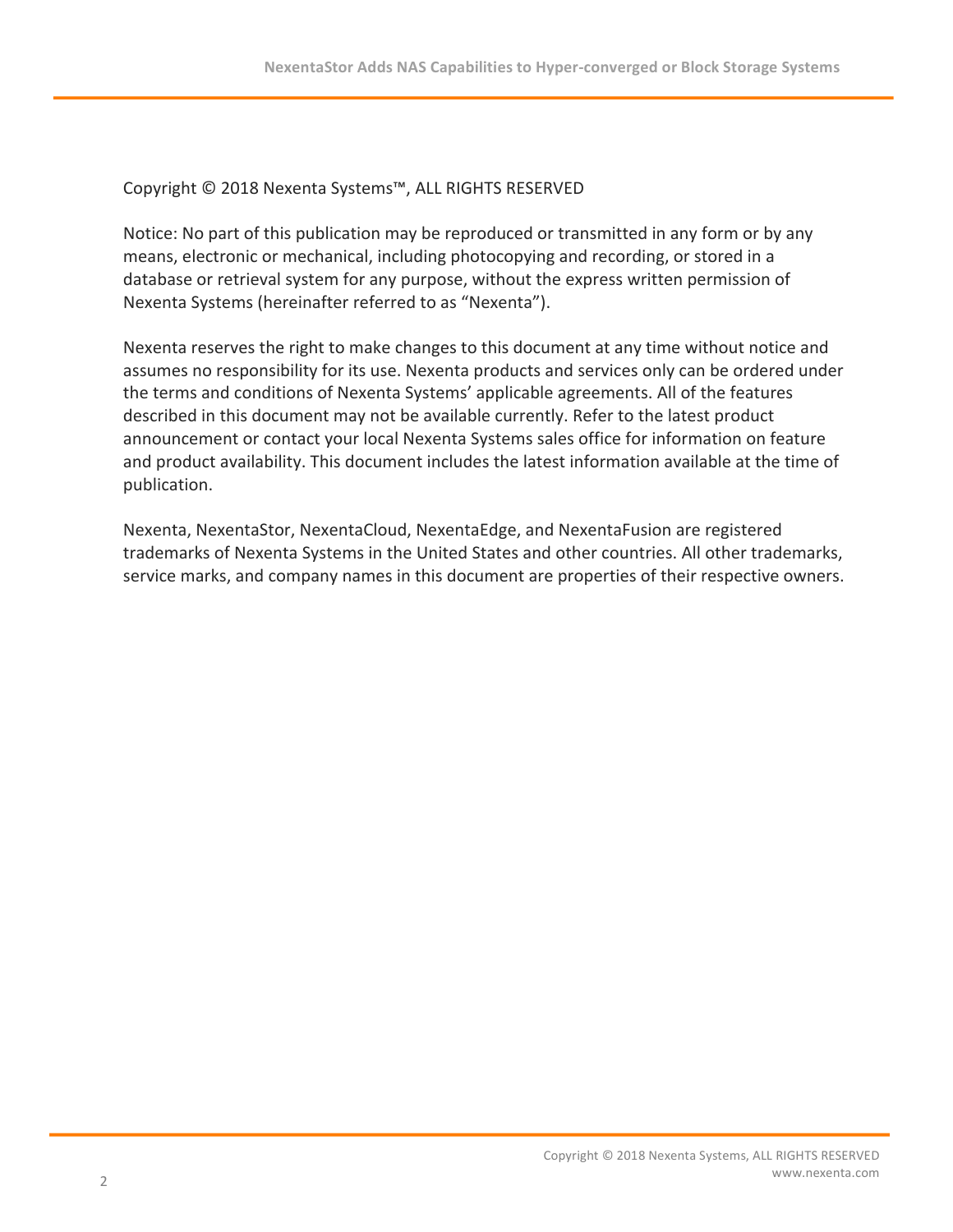# **Introduction**

Nexenta's pioneering innovations has led to our leading Open Software-Defined Storage (OpenSDS) software solutions for on-premises, hybrid and multi cloud enterprise environments with the Nexenta AnyCloud vision. This has resulted in thousands of customers and more than 2,000 petabytes of storage capacity under management. Nexenta uniquely integrates its hardware-agnostic software-only enterprise innovation with market leading partners to enable complete, yet flexible, storage solutions that span today's terrestrial and cloud based enterprise infrastructure options. Nexenta enables a wide variety of workloads including existing enterprise applications to next-generation cloud-native apps using any protocol and any hardware infrastructure to power the largest and most cost/performant data centers globally. 

Nexenta's solution portfolio is 100% software-based for both on and off premise settings. As companies adopt new enterprise architecture options that include block-only storage and hyper-converged infrastructure to improve performance and simplify deployments but over time there is a need to expand the workloads but run into challenges due to not having file based storage services. You will gain valuable insight on how Nexenta enables these modern architectures to flourish with simplicity to help you grow your business by providing complementary NAS and hybrid public cloud capabilities

# **Alternative Storage Architecture Options Spurring Growth**

Two of the fastest growing segments of the on-premises storage market include hyperconverged infrastructure (HCI) and all-flash arrays (AFAs) with software-defined pulling many of these together for a total of \$16.2B of IT spending by 2021<sup>1</sup>. The HCI segment accounts for a significant portion with the highest compound annual growth rate. All flash options from Pure, Dell (XtremeIO), HPe (3PAR), and NetApp continue to grow as the cost per gigabyte of SSDs (solid-state drives) has declined over the past five years. This makes AFA options more affordable, more power and space efficient, and appealing for tier 1 applications that need the performance of SSDs. An increasingly common combination using SSDs in HCI provides excellent choices for customers looking for either a hyper-converged option (HCI) or the separate external shared storage (AFAs).

Block storage systems using hard disk drives (HDDs) or hybrid HDD/SSD combinations in storage area networks (SANs) or hyper-converged remain very attractive for storage capacity where cost per gigabyte is the key buying criteria. This segment has slower growth, but there is a tremendous install base.

 

 $<sup>1</sup>$  Source: IDC, 2017</sup>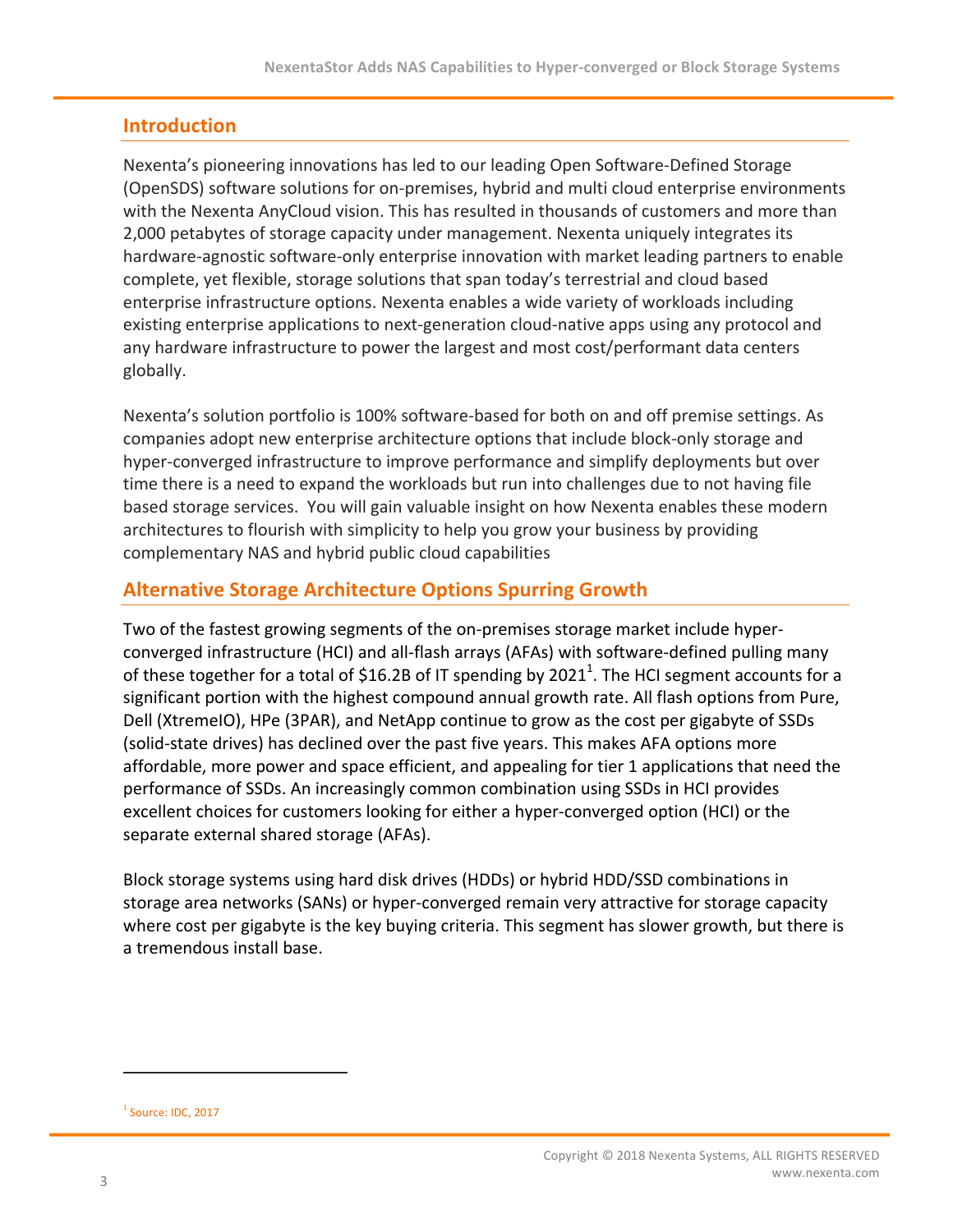# **Missing File Services**

Servicing workloads that use the block storage protocols (e.g., iSCSI, FC, InfiniBand) works great for applications designed to use raw storage volumes. Its versatility makes it very attractive for many use cases. File storage systems created from block storage are frequently needed to present users with file shares. Most of the HCI and SAN storage systems do an excellent job focusing on raw block storage but do not have file services. The workaround often comes from attaching a general-purpose operating system to create file systems like NFS and SMB/CIFS. Alternatively, you can purchase a dedicated NAS hardware appliance.

### **Add NAS Capabilities and Extend Your Investment**

VMware VSAN and other hyper-converged platforms, public cloud platforms like AWS, and standard servers connected to SANs are all excellent options for hosting virtual machines (VMs). Most of these are forms of software-defined storage enabling commodity servers and SSD/HDD media to perform advanced storage functions, but they are not built to deliver file services. Adding file services can increase the versatility of these storage systems to address user directories, virtual desktops, and back-up applications.

Fortunately there's a way to add file services to the HCI or SAN options using another form of software-defined storage via Nexenta's award winning fifth generation storage software, NexentaStor. This highly efficient, hardware independent, option runs as a VM on an existing HCI node (figure 1) or on a VMware enabled server to form a "Virtual Storage Appliance" and attaching to the SAN storage (figure 2). By using the capacity presented to NexentaStor as a VMDK (Virtual Machine Disk), we can create a full featured NAS for delivering NFS or SMB/CIFS shares and even iSCSI LUNs.

Using NexentaStor provides an extremely efficient means of getting both the block storage already available from the HCI or SAN systems and the NAS features by simply adding another virtual machine. A VM hosting NexentaStor provides all of the NAS capabilities while consuming very little overhead from the server/node.

The combination of existing servers, storage, and NexentaStor provides a versatile NAS and SAN/HCI solution without incremental hardware enabling these systems to broaden the use cases available via file services. The NexentaStor option integrates cleanly with VMware's vCenter console for a simplified and unified management experience without *any changes to the existing SAN/HCI systems*.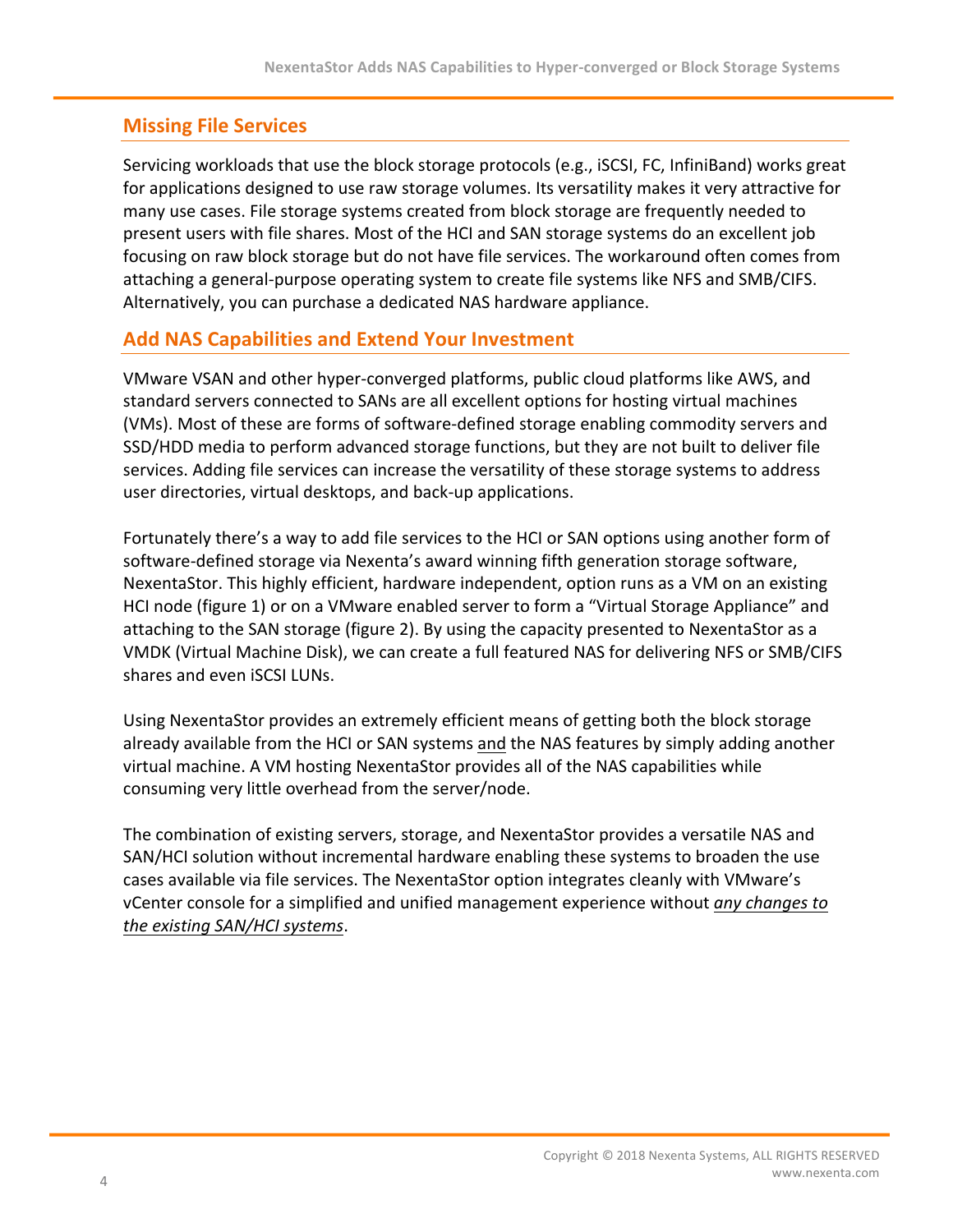

The NexentaStor software utilizes the existing storage contained in the HCI or SAN systems by leveraging the physical elements that connect the disk media together. VMware provides the hosting mechanism for running various virtual machine (VM) workloads and NexentaStor operates in one of those VMs. Using variable capacities presented through VMware's VMDK interface, NexentaStor can create any mixture of NFS, SMB or iSCSI storage targets (figure 3).

For HCI deployments, Windows or Linux workloads requiring an SMB or NFS share, respectively, may run external to the HCI cluster or service VMs running on the HCI cluster. The NexentaStor virtual storage appliance simply shows the NFS or SMB shares as available capacity to the workloads without changing the application or requiring any special HCI system changes, so long as they use a VMware hypervisor.

SAN deployments work in a similar way. NexentaStor occupies a VM on an existing server and connects to the capacity presented to VMware as a VMDK. The SMB or NFS shares appear as available capacities to any VMs running on the network.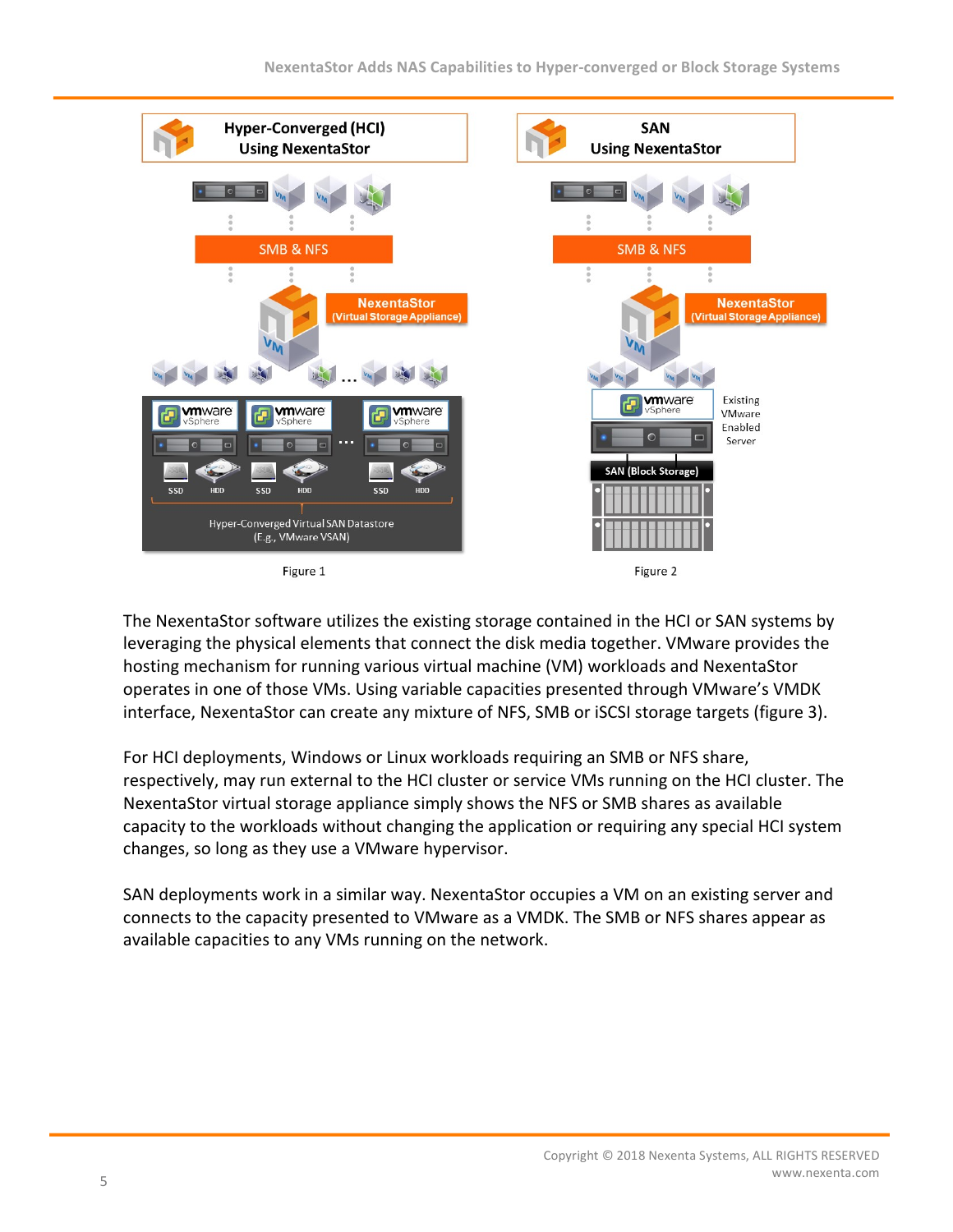



NexentaStor provides the key value of providing a full enterprise NAS without requiring any incremental hardware and eliminates the need to purchase a separate dedicated NAS storage system. NexentaStor provides the same capability by simply creating virtual NAS using the NexentaStor software-defined storage.

# **Get Full-Feature Enterprise File Services without Extra Cost or Complexity**

If you need file services, adding a dedicated NAS appliance certainly provides a way to address the need. This adds another cost for setting up your full service storage needs, plus it's another item to maintain which adds even more cost.

An alternative "do-it-yourself" option is to add a Linux or Windows server as a VM to present the SMB or NFS shares. While it addresses the protocol requirement, it does not completely address enterprise class storage needs and it introduces new complexities. Using a Linux or Windows OS provides a broad range of general purpose capabilities - most of them don't have anything to do with storage. Dealing with lifecycle issues like maintaining patches unrelated to storage adds unnecessary maintenance efforts. Linux or Windows does not offer a full set of enterprise storage features (e.g., user management, lack of NFS/SMB access controls, full enterprise data services).

#### Why take a well-engineered hyper-converged or SAN storage solution designed to optimize **your infrastructure and then add on these non-optimized options to get file services?**

NexentaStor provides an extremely efficient fit-for-purpose storage solution that includes a kernel that has one focused function: providing optimized storage services. Getting full service enterprise storage goes well beyond simply providing a protocol. NexentaStor includes all of the NAS capabilities that you'd expect from an enterprise-class physical NAS appliance. These include features like advanced caching algorithms for higher performance, lifecycle management (cloning, provisioning, snapshotting), full ACL and AD user management, data efficiency services (inline data reduction), and data resiliency (software based RAID, replication, copy-on-write file system, & 256 bit checksum on all data). All combined, the NexentaStor capabilities do much more than what you get from a general-purpose operating system for providing file services.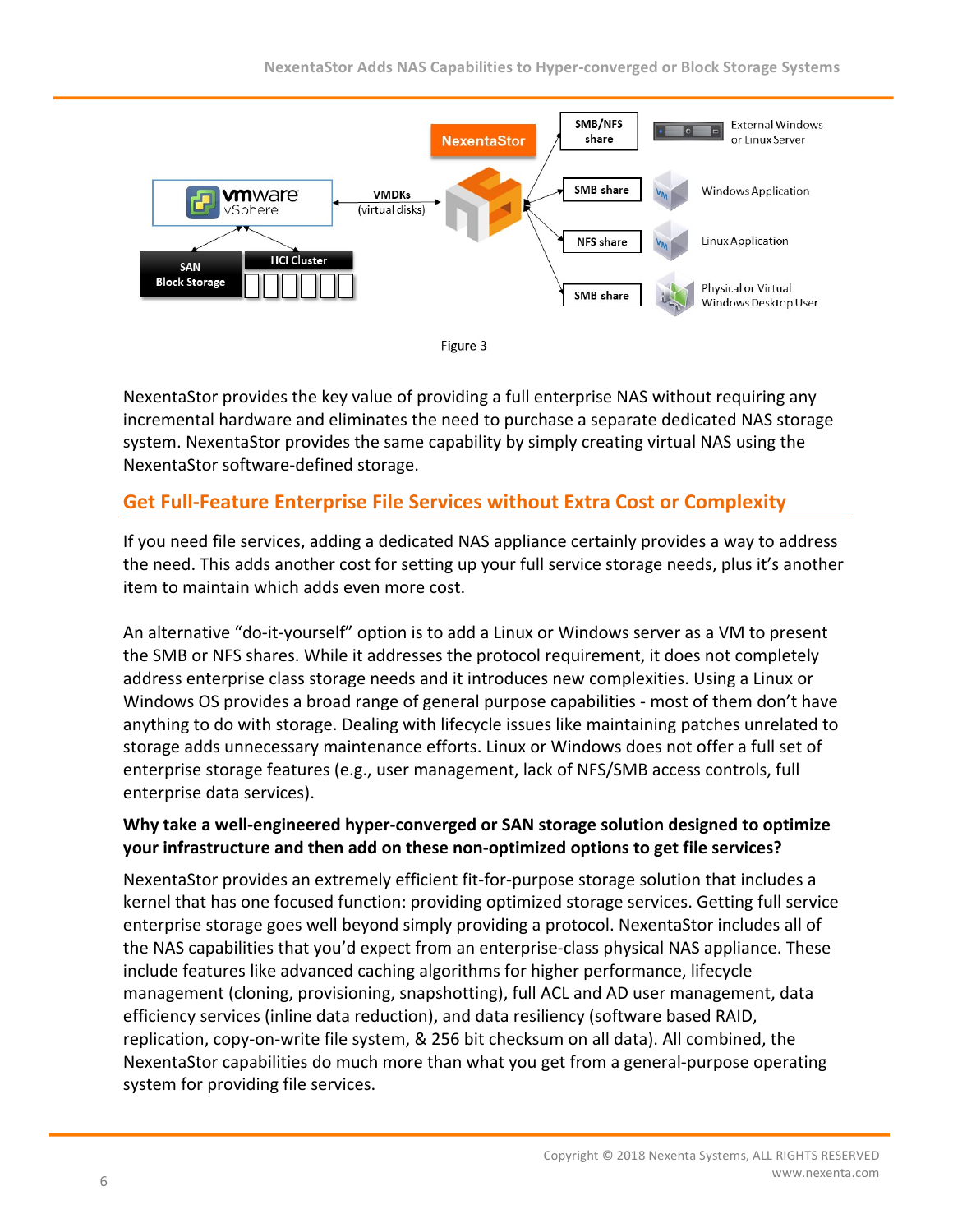# **NexentaStor Offers "No-Compromise" Enterprise Features**

Using NexentaStor, you get all of the enterprise capabilities that help with lifecycle management, data efficiency, integration with your access control systems, and protocol compatibility for your application operating systems. Moving to a virtual storage appliance model doesn't mean leaving all of those features behind. With NexentaStor, you get all of these advanced storage system benefits:

| • Enterprise-grade data integrity, scale and<br>performance scaling to hundreds of Terabytes | • Advanced high performance caching<br>architecture                        |
|----------------------------------------------------------------------------------------------|----------------------------------------------------------------------------|
| ○ Copy on Write file system                                                                  | o The filesystem was specifically designed                                 |
| ○ 256 bit checksum on all data                                                               | to deliver optimal performance and                                         |
| • Unlimited file system sizes                                                                | availability from the extensive list of                                    |
| • Unified File and Block data services                                                       | hardware found on the VMware                                               |
| O File: NFSv3, NFSv4, SMB 1.0, SMB 2.1,                                                      | hardware compatibility list. Excellent                                     |
| SMB <sub>3</sub>                                                                             | hybrid pool performance capabilities                                       |
| O Block: iSCSI                                                                               | and use of isolated caching for read and                                   |
| • Multiple media options                                                                     | write operations provides optimal speed                                    |
| ○ HDD, SSD or combinations                                                                   | for each individually. Leveraging local                                    |
| • Client OS support                                                                          | system memory, the filesystem adds an                                      |
| O VMware ESXi, Microsoft Windows                                                             | even faster layer of cache for all data.                                   |
| O CentOS, RHEL, Ubuntu                                                                       | • Unlimited space optimized snapshots and                                  |
| • Ecosystem integration                                                                      | clones                                                                     |
| ○ VMware vCenter plug-in                                                                     | ○ Leverages the copy on write benefits for                                 |
| ○ SMB 3 ODX for Microsoft Hyper-V                                                            | unlimited snapshotting                                                     |
| O OpenStack Cinder & Manila                                                                  | ○ Capacity optimized – only consuming                                      |
| O Docker Volume plug-in                                                                      | incremental block changes                                                  |
| ○ Kubernetes Persistent Volume                                                               | o Configurable frequency for optimizing                                    |
| • Inline data reduction for additional storage                                               | recovery points                                                            |
| cost savings                                                                                 |                                                                            |
| • Software-based RAID options for tuning                                                     | • High availability                                                        |
| capacity, performance and protection options                                                 | O Utilizes VMware HA for ESX host                                          |
| o For best performance we recommend                                                          | failover. The VSA auto-restarts on an<br>alternative active host. Downtime |
| stripping the pools<br>• Access control                                                      | commensurate with ESX load levels &                                        |
| O NexentaStor ACLs are compatible with                                                       | server performance.                                                        |
| both NFS and SMB, so that the ACL you                                                        | O Optional NexentaStor HA plug-in                                          |
| create for a file system applies to clients                                                  | provides instant seamless auto-restart                                     |
| using either protocol                                                                        | failovers between VSA nodes for rapid                                      |
| • Flexible management services                                                               | VM host transition.                                                        |
| ○ VMware vCenter Plug-in                                                                     | • Periodic or continuous asynchronous long                                 |
| ○ Self-documenting REST API, CLI, SNMP                                                       | distance replication                                                       |
| O NexentaFusion (HTML 5 based)                                                               | • Simplified setup                                                         |
| • Flexible capacity based licensing                                                          | o Installs quickly and easily on an existing                               |
|                                                                                              | HCI node VM or on an external server                                       |
|                                                                                              | connected to your SAN.                                                     |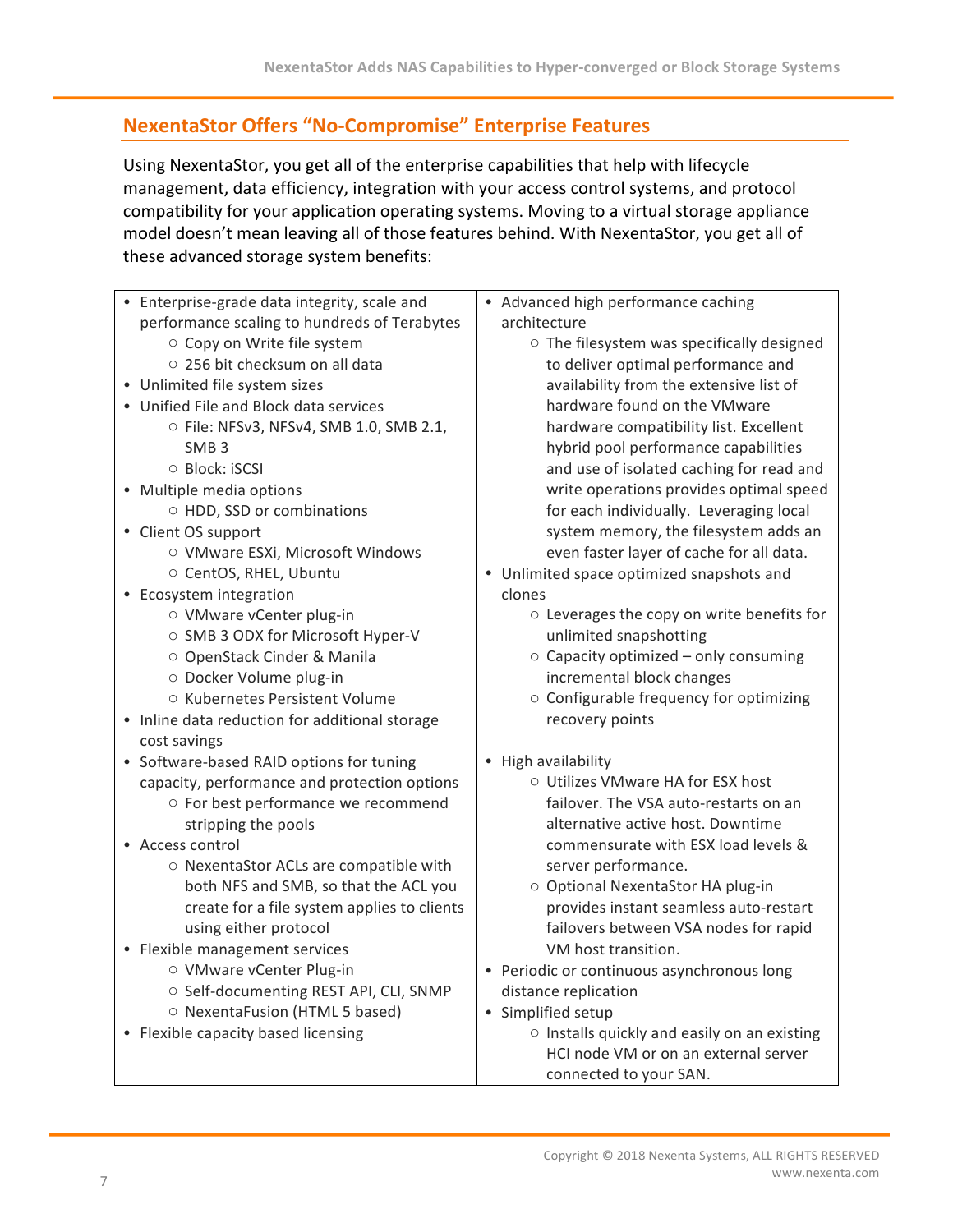# **NAS File Storage Use Cases**

Block storage provides an excellent option for VMs running many application workloads, but file services becomes a necessity when servicing many end user needs. Some excellent examples for optimizing the combination of NexentaStor and SAN/HCI include:

- User Directories & Profiles User file directories to centralize physical or virtual desktops using SMB shares makes a lot of sense, particularly as more and more users are now mobile. File storage for user profiles typically goes along with user files when deploying virtual desktops and they need a file storage solution as well. If you're considering options like HCI or a SAN to replace a NAS, adding NexentaStor enables you keep those NAS capabilities while simplifying your architecture. Adding the NexentaStor software-defined storage to one of the VMs provides a pragmatic solution without adding more hardware.
- **Branch Office Consolidation** Simplifying branch office locations with easily maintained HCI options helps bring local proximity of user files while using a centralized private or public cloud storage system for consolidation for a great hybrid combination. NexentaStor running at the branch offices using scheduled replication to a central office or public cloud hosted repository provides an excellent combination of local user file access and centralized protection.
- **Back-up** Many back-up applications use a file protocol. Adding NexentaStor to your SAN or HCI configuration enables our customers to consolidate functionality by providing the NAS interface needed for back-up applications (e.g., Veeam).
- Line of Business Applications Linux or Windows applications designed for NFS or SMB, respectively, can leverage the NexentaStor NAS interface with SAN or HCI deployments when our customers choose these enterprise architecture options.

### **Integrated vCenter Management**

To simplify daily administration tasks, the ESXi certified NexentaStor offering provides a fully integrated vCenter plugin (figure 4). Leveraging the same tool set for your VM management, NexentaStor seamlessly integrates all of the administrative tasks in the vCenter console and provides full multi-tenant control.

NexentaStor leverages VMware's VVOLs (Virtual Volumes) capabilities to enable performance optimized NFS shares as well. Using QoS capabilities in NexentaStor, we ensure VMs using SMB/NFS shares to not create "noisy neighbor" problems for other VMs.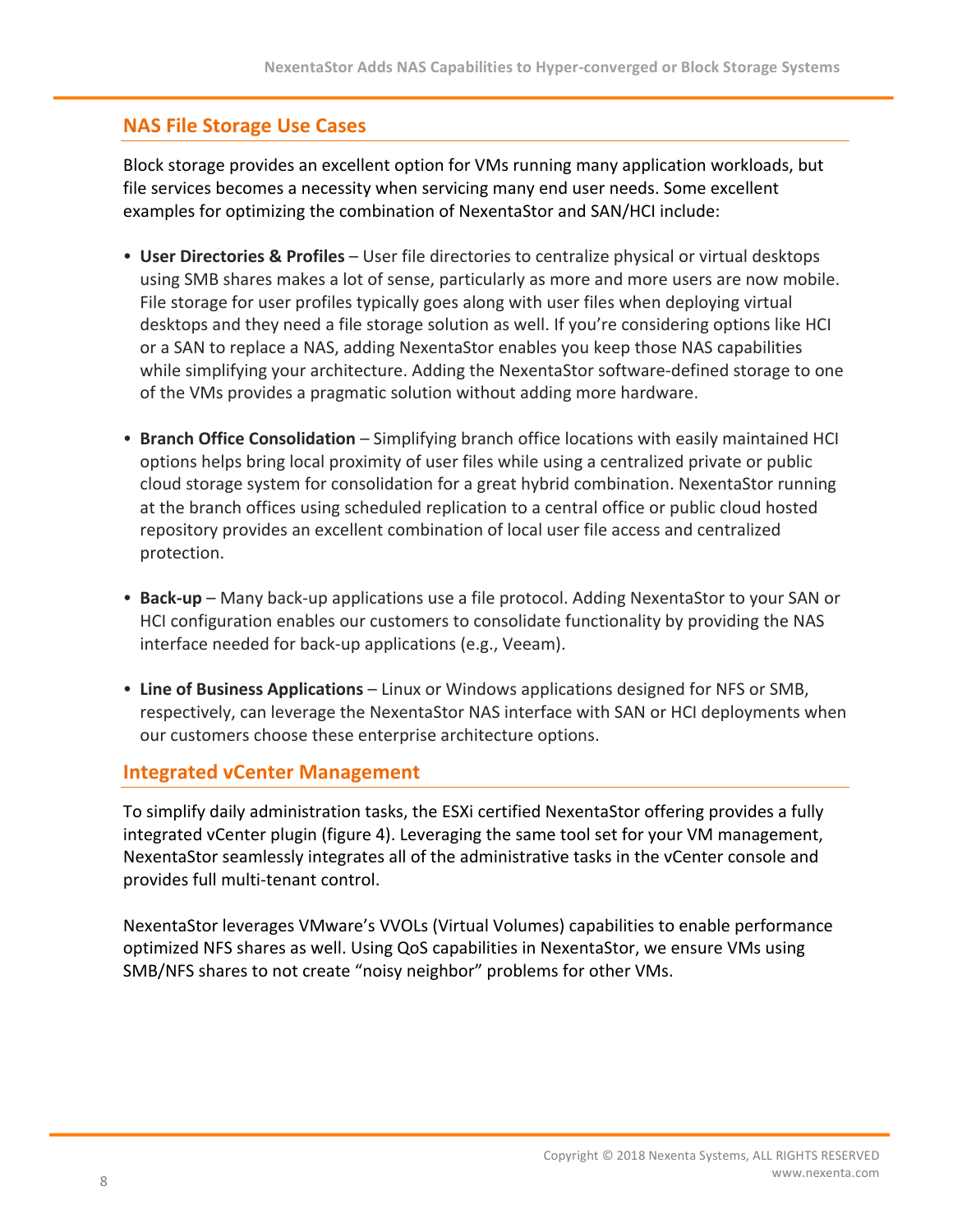| $\cdot$ 0<br>4 Home<br><b>Newota Plugin Manager</b><br>Dashboard<br>Configuration | Getting Stated Summary Tasks SystemLogs              | <b>NexentaStor vCenter Plugin</b>                                                     |                      |                                            |                           |                                      |                                                                                             | <b>Gnexenta</b>                                                      |                                                       |
|-----------------------------------------------------------------------------------|------------------------------------------------------|---------------------------------------------------------------------------------------|----------------------|--------------------------------------------|---------------------------|--------------------------------------|---------------------------------------------------------------------------------------------|----------------------------------------------------------------------|-------------------------------------------------------|
| - Newota Star Appliance<br><sup>7</sup> Newto Strage Systems                      |                                                      | NexentaStor Appliances<br>$\overline{\mathbf{z}}$                                     | Volumes<br>20        | <b>File Systems</b><br>5                   |                           |                                      | <b>Host Configured Capacity</b><br>Total 2.8 Fig.<br>Attorney 40.6 GM                       | Free 7 hm                                                            |                                                       |
|                                                                                   | Appliers<br>쁦 …                                      |                                                                                       |                      |                                            | 1.11<br>A Warning 7.3 TiB |                                      | <b>Notated Capacity Cantigured Capacity</b><br>Total 778<br>Abouted: 6 GM                   | For 778                                                              |                                                       |
|                                                                                   | <b>WEB</b> NSSQA33-1                                 |                                                                                       |                      |                                            | <b>C</b> Healthy          | 19.9 GiB                             | Total 19.3 Gdf<br>Allocated 245.5 Kill                                                      | Free: 19.3 GM                                                        |                                                       |
|                                                                                   | NSSQA33-2                                            |                                                                                       |                      |                                            | Healthy 44.7 GiB          |                                      | Total 45.3 Gib<br>Alconno 34.6 GB                                                           | Free 8.7 GM                                                          |                                                       |
| Nevigator<br>4 Honory                                                             | <b>vm</b> ware: vSphere Web Client<br>x<br>$\cdot$ 0 | 青玉<br>newHACluster Actors -<br>Getting Started Summary Monitor Manage Related Objects |                      |                                            |                           |                                      | U   Administrator@VOS1GA =   Help +                                                         | Q Starch<br><b>Recent Tasks</b><br>$\overline{M}$<br>Running         | $x \times$<br>Faled                                   |
| <b>D</b> Hosts                                                                    | EIO                                                  | newHACluster                                                                          |                      |                                            |                           |                                      |                                                                                             |                                                                      |                                                       |
| <b>CD</b> Virtual Machines<br><b>El Datastores</b>                                | <b>EEO</b><br>600                                    | clusterNode1<br>10.3.196.6<br>O<br>$0 -$<br>95<br>Cache<br>Nietwork.<br>142<br>Usage  | $5 -$<br>ON<br>Usage | 41 <sub>1</sub><br>Тола! сарасту:<br>77 GB | 5.<br>cru<br>Usage        | 0<br>Nietwork<br>Usage               | <b>Gnexenta</b><br>clusterNode2<br>10.3.196.23<br>o<br>$\blacksquare$<br>83<br>Cache<br>145 | At Users' Tasks =<br><b>C</b> Alarma<br>AE (T)<br>$\Delta$ local-203 |                                                       |
|                                                                                   |                                                      | <b>Data Reduction Ratio</b><br>1.3x<br><b>Fool Name</b>                               | Health               | <b>Volumes</b><br>o<br>Node                | <b>Luo</b>                | <b>File Systems</b><br>1<br>Capacity |                                                                                             | Datastore usage on disk<br>/ Work in Progress                        | <b>More Tasks</b><br>$\mathbf{X}$<br>New (1) Acknowl. |

Figure 4

#### **NexentaFusion**

For greater visibility and orchestration capabilities, NexentaFusion provides a unified storage management and analytics system for customers using a combination of Nexenta products, including hybrid cloud deployments, branch office consolidation, or deployments using multiple virtual storage appliances. NexentaFusion provides a single pane of glass to simplify your administration and visibility with extensive analytics to help optimize your data management (figure 5). Get a true sense of your data systems by looking at historical activity. Improve your load accommodations. Even troubleshoot problems or prevent problems from occurring in the first place.

| <b>APPLIANCE</b>                                         |                                                                                                  |                                                            |                                                                |
|----------------------------------------------------------|--------------------------------------------------------------------------------------------------|------------------------------------------------------------|----------------------------------------------------------------|
| Appliance Health                                         | Alerts                                                                                           | NAS IO Performance                                         | <b>Top SMB Shares</b>                                          |
| $\overline{\phantom{a}}$<br><b>NexCluster</b>            | <b>ALERT</b><br><b>DATE</b>                                                                      | Total (R+W) ~<br>Last I hour w.<br>Average<br>$\checkmark$ | Total IOPs<br>$\sim$<br>Last 1 hour<br>$\sim$                  |
| <br>---<br>connected, connected<br>                      | NOD<br><b>RSF-1 HOT RESTART: SERVICES</b><br>MAR 2, 10:37:12<br>$E-1O$<br>MAY BE RUNNING.<br>170 | SMR                                                        | 1032.68<br>Beta/B1<br>684.41<br>Alpha/HS2<br>Alpha/A3   139.96 |
| Storage                                                  | NOO<br>RSF-1 HOT RESTART: SERVICES<br>MAR 2, 10:37:07<br>$E-1O$<br>MAY BE RUNNING<br>175         | OPS<br>1971.7<br>Latency<br>Oms.                           | Alpha/HS1 30.37<br>Alpha/HS3 0<br>1000<br>$\overline{a}$       |
| Pools health<br>$\circ$<br>ø<br>Raw capacity utilization |                                                                                                  |                                                            |                                                                |
| Ο<br>Cluster services                                    |                                                                                                  | 100.68 MBps<br>Bandwidth                                   | <b>Top NFS Shares</b>                                          |
| node-10-175<br>node-10-170                               |                                                                                                  | <b>NFS</b>                                                 | Total IOPs<br>Last 1 hour<br>$\sim$<br>w.                      |
| IO services<br>10 services<br>ø                          |                                                                                                  | 1961.2<br>OPS                                              | 742.54<br>Alpha/A1<br>Alpha/A4/child1 130.77                   |
| ø<br>CPU<br><b>O</b> CPU<br>Network<br>Network           |                                                                                                  | 5ms<br>Latency                                             | Alpha/A4/child2 21.11<br>Alpha/A4/child3 11.52                 |
| High availability<br>High availability                   | SHOW ALL ALERTS                                                                                  | 38.85 MBos<br>Bandwidth                                    | Alpha/A4 0                                                     |
| Configured Capacity                                      | Pools Configured Capacity                                                                        | SAN IO Performance                                         | Top ISCSI LUNs                                                 |
|                                                          | Alpha<br>Beta III                                                                                | Total (R+W). V<br>Lait Thour ~<br>Average<br>$\sim$        | Total IOPs<br>v.<br>Last 30 minutes<br>$\sim$                  |
| 6.1478                                                   | p1                                                                                               | iscsi                                                      | Alpha/v1/Vol1<br>29.58<br>Alpha/AGR1/Vol1 17.37                |
|                                                          | 1.82 TiB<br>3.51 T/B<br>n                                                                        | OPS<br>10.88                                               | Alpha/v1/Vol2 4.11                                             |
| $-3.0$ T/B Allocated $-3.2$ T/B Free                     | $M_{\rm 1000}$ = >75% Allocated = Free                                                           | 33ms<br>Latency<br><b>List</b>                             | Alpha/AGR1/Vol2 0.6                                            |
| CPU Utilization                                          | Data Reduction Ratio by Pool                                                                     | 716 KBps<br><b>Bandwidth</b>                               | Top FC LUNs                                                    |
| Last Thour<br>Average<br>16.1<br>$\sim$                  |                                                                                                  | FC                                                         | Total IOPs<br>Last 30 minutes<br>$\sim$<br>$\sim$              |
| node-10-                                                 | 1.67x<br>n1<br>Alpha <sup>1</sup><br>1.51x                                                       | OPS<br>21.91                                               | 23.64<br>Beta/GFS                                              |
| asso mummy<br>175<br>node-10-                            | Beta<br>1x                                                                                       | 36ms<br>Latency                                            | Beta/Vol1 6.55<br>Beta/Vol2 5.53                               |
| 170                                                      | 6                                                                                                | 1.48 MBps<br>Bandwidth                                     | Beta/AGR1/Vol2 0.6                                             |

| øur |
|-----|
|-----|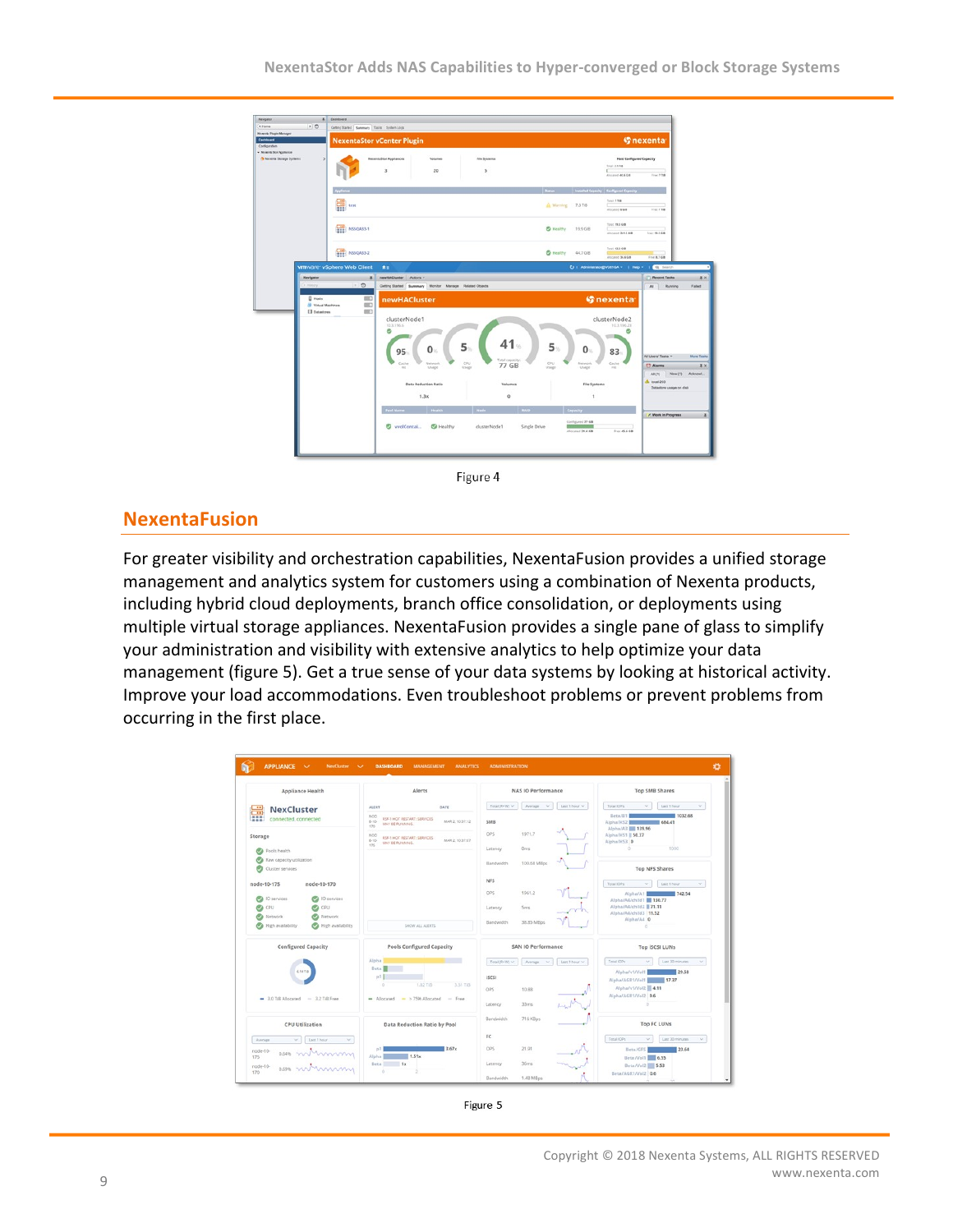NexentaFusion provides the perfect multi-system dashboard to keep track of the status and health of all Nexenta instances (figure 6). Easily administer all provisioning and configuration options that includes:

- Hardware / components configurations
- Pool configurations
- File systems, volumes
- Shares, LUNs
- Data protection
- Replication



# **Configuration Options**

Depending on the use cases, we find our customers prefer options for the type of storage media. For cost effectiveness, hard disk drives (HDDs) provides the best option. Workloads requiring high performance choose all-flash arrays (AFAs) or hybrid flash/HDD configurations. NexentaStor provides the flexibility to utilize any of these combinations. Simply pick the configuration of your HCI or SAN that best meets your needs and the software-only addition of NexentaStor consumes the capacities presented as VMDKs.

Our customers may use a combination of media types in different HCI clusters or a mixture of SAN configurations. We support these mixed environments as well. This enables provisioning shares with different performance characteristics that best suit the needs of your workload.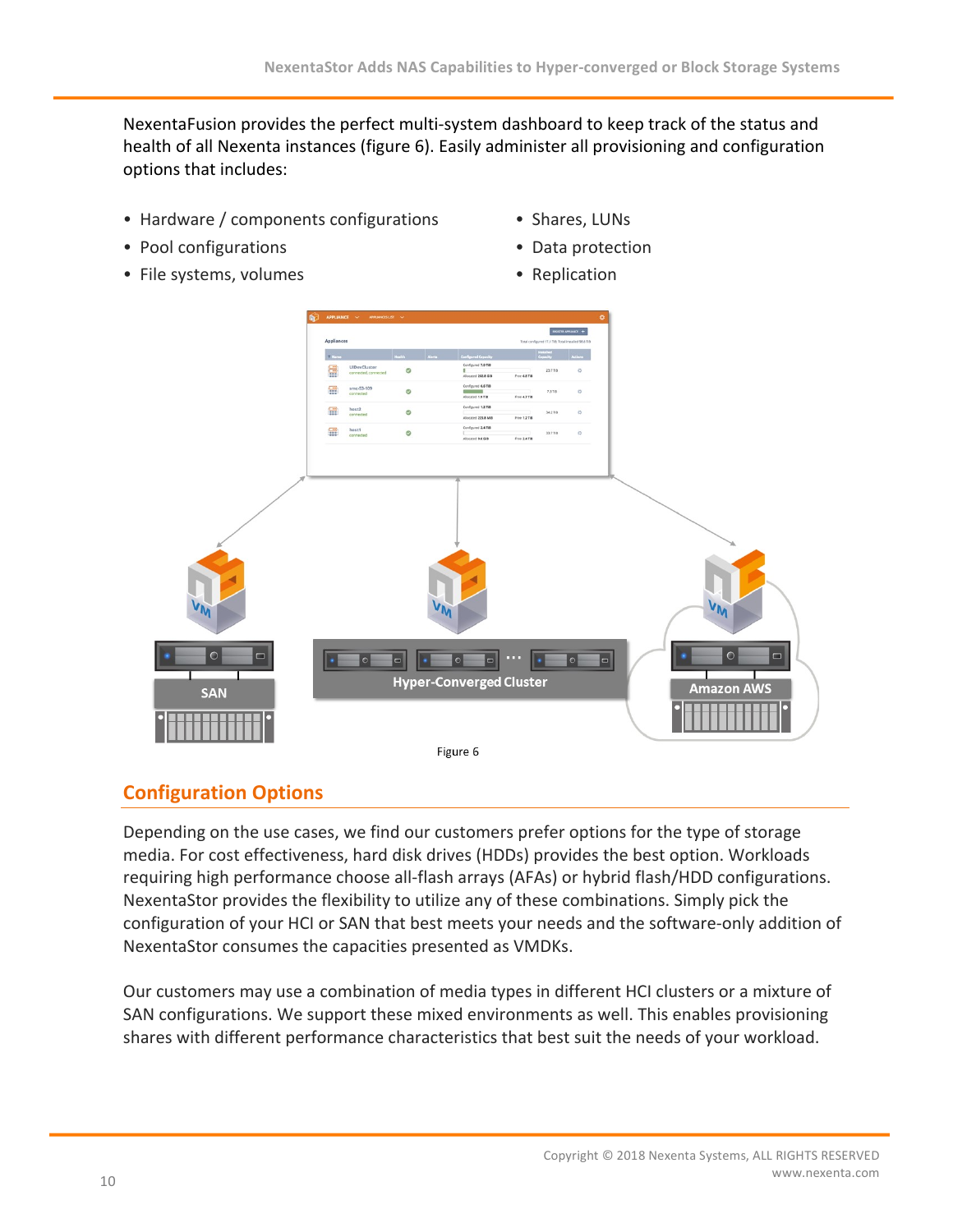# **Virtual Machine Resource Recommendations for NexentaStor**

Depending on the workload, the media type, and the storage capacity needed, the virtual machine resources needed to host NexentaStor varies. The table below provides a starting point guide for allocating the proper combination of compute, memory, disk, and networking. NexentaStor goes well beyond the 128 TB example.

Media protection inherently built in the SAN or HCI configurations simplifies the configuration options in NexentaStor. While we provide the ability to choose different RAID options, we simply recommend using stripping for optimizing performance. The underlying physical and SAN/HCI infrastructure provides drive level redundancy management.

| Small (up to 4 TB) $\parallel$ Medium (up to 32 TB) $\parallel$ Large (up to 128 TB) |  |
|--------------------------------------------------------------------------------------|--|

**Virtual Machine Sizing:**

| --                          |         |       |       |
|-----------------------------|---------|-------|-------|
| vCPU                        |         |       |       |
| Memory <sup>-</sup>         | 8 GB    | 24 GB | 32 GB |
| vNIC (VMXNet3) <sup>2</sup> | $1 - 2$ | 2-4   | 2-4   |
| $MMDV$ $D(A)$               |         |       |       |

#### **VMDK Disk Recommendations**<sup>3</sup>

| Quantity                | 8                   | 16                      | 32                  |
|-------------------------|---------------------|-------------------------|---------------------|
| Size                    | 1 TB                | 2 TB                    | 4 TB                |
|                         | Leverages the       | Leverages the           | Leverages the       |
|                         | underlying storage. | underlying storage. Set | underlying storage. |
|                         | Set NexentaStor to  | NexentaStor to use      | Set NexentaStor to  |
|                         | use striping for    | striping for            | use striping for    |
| Redundancy <sup>4</sup> | performance.        | performance.            | performance.        |

 $\frac{ \text{Notes:}}{ \text{I} }$  Used for high performance advanced caching algorithms

<sup>2</sup> Varies for items like isolating management from I/O traffic, or turning on various NexentaStor features (e.g., replication)<br><sup>3</sup> Example configurations – other options also available<br><sup>4</sup> Block storage systems and HCI c

# **Nexenta Solution Summary**

Adding NexentaStor to your SAN or HCI systems provides a cost effective, software-only solution that adds all of the enterprise class NAS features you need without adding additional stand-alone systems. NexentaStor provides all of the enterprise features you expect using an extremely efficient virtual storage appliance that simply occupies a virtual machine on existing systems.

At Nexenta, our mission is to provide the greatest flexibility and simplified implementation through software-defined storage to help you optimize your data management. Taking advantage of different media and storage possibilities, Nexenta provides excellent options to help meet all of your needs.